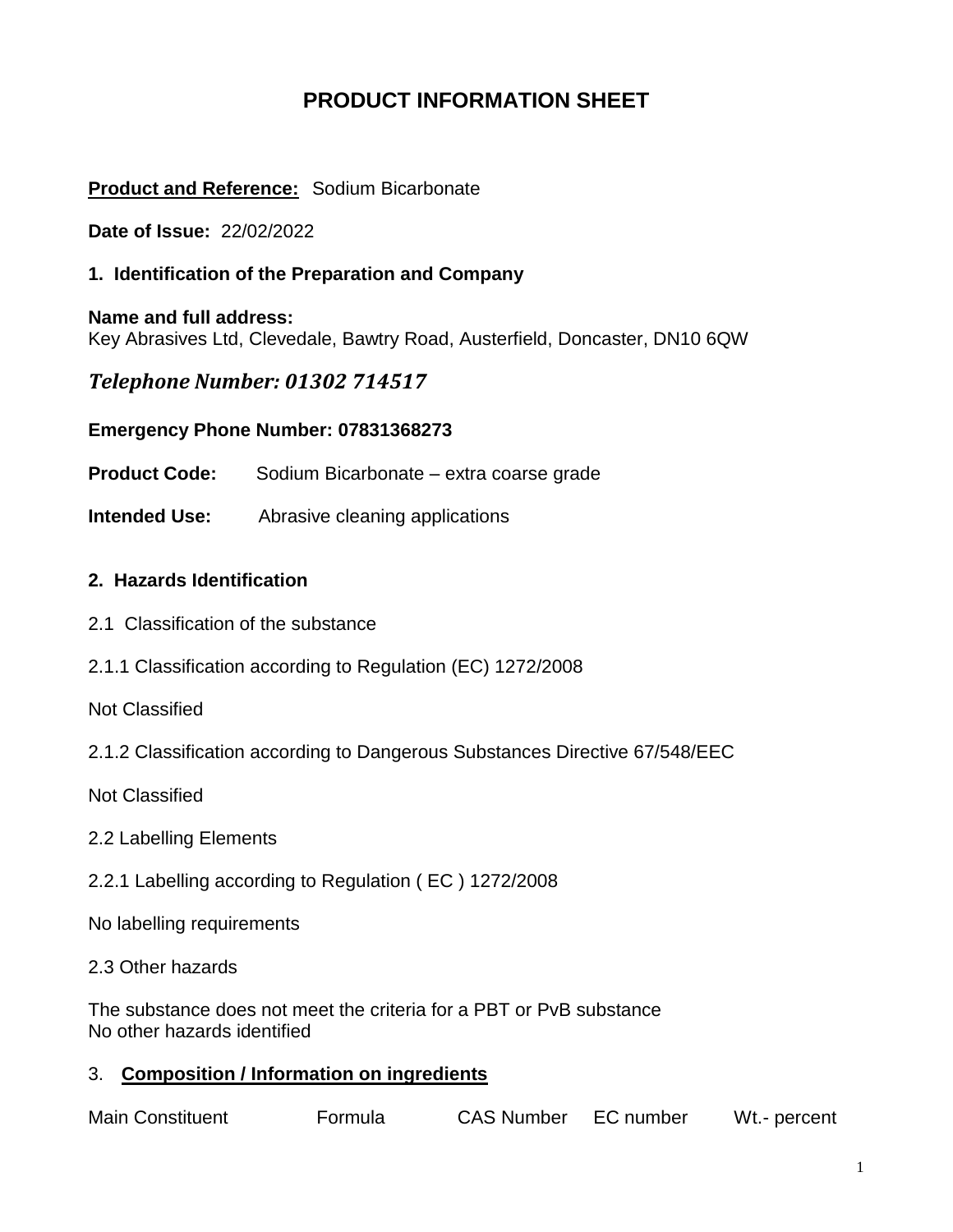### 4. **FIRST AID MEASURES**

#### **General:**

No known delayed effects

#### **Inhalation:**

Move person to fresh air, keep the patient at rest.

#### **Skin Contact:**

Wash skin thoroughly with soap and water. If irritation occurs and persists seek medical advice.

#### **Ingestion**:

Do NOT induce vomiting Wash out mouth with water and give plenty of water to drink ( at least 300 ml ) Obtain medical advice if necessary

#### **Eye:**

Remove contact lenses if worn Rinse eye thoroughly with eye wash solution or clean water for at least 10 minutes Eyelids should be held away from the eyeball to ensure thorough rinsing Obtain medical attention if necessary

### 5. **FIRE FIGHTING MEASURES**

### **5.1 Extinguishing media:**

5.1.1 Suitable Extinguishing media

The product is not combustible, all extinguisher products can be used Use extinguishing measures that are appropriate to local to local circumstances and the surrounding environment

### 5.1.2 Unsuitable extinguishing media

None

5.2 Special hazards arising from the substance or mixture

None

5.3 Advice for fire fighters

No special precautions required

## 6. **ACCIDENTAL RELEASE MEASURES**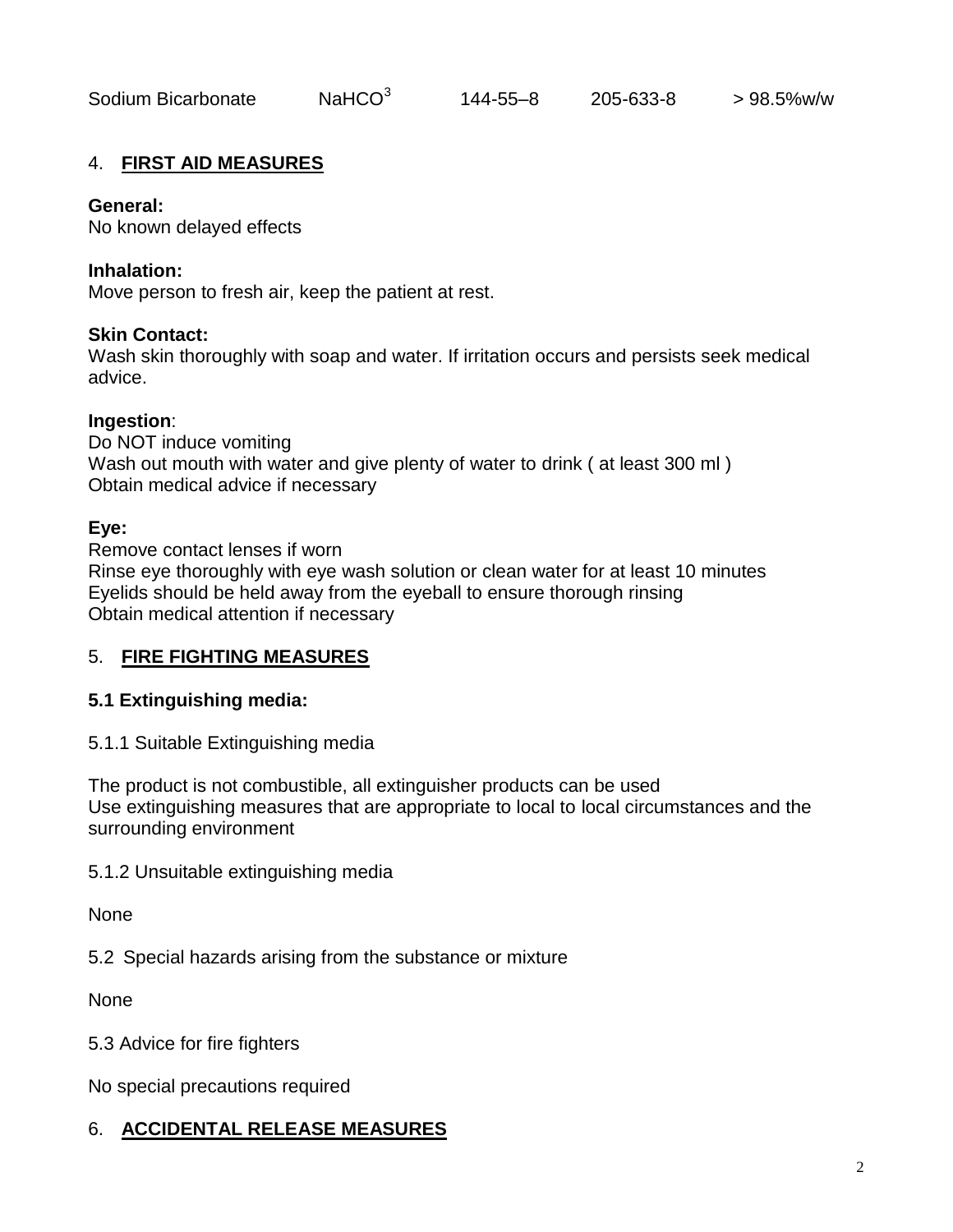## 6.1 Personal Precautions

6.1.1 For non emergency personnel

Keep dust levels to a minimum Wear suitable protective equipment ( see section 8 )

6.2 Environmental precautions

Avoid discharges into the environment ( rivers, watercourses, sewers e.t.c ) Avoid any mixture with an acid into sewer/drains ( $CO<sup>2</sup>$  gas formation)

6.3 Methods for containment and clean up

In all cases avoid dust formation Use vacuum suction or shovel into bags Store material in a suitable, correctly labelled closed container, preferable for re-use, otherwise for disposal

6.4 Reference to other sections

For more information on exposure control / personal protection or disposal considerations, please see section 8 and 13

### 7. **HANDLING AND STORAGE**

7.1 Precautions for safe handling

7.1.1 Protective measures

Keep dust levels to a minimum

Minimize dust generation

Atmospheric levels should be controlled in compliance with the workplace exposure limit ( see section 8.1 )

Wear protective equipment ( see section 8.2 )

### 7.1.2 Adivce on general occupation hygiene

Good personal and house keeping practices No drinking, eating and smoking at the workplace

7.2 Conditions for safe storage including any incompatibilities

Store in a cool dry place ( preferably at a temperature below 25ºC and humidity less than 65 % )

Store in original , closed and correctly labelled container Keep away from acids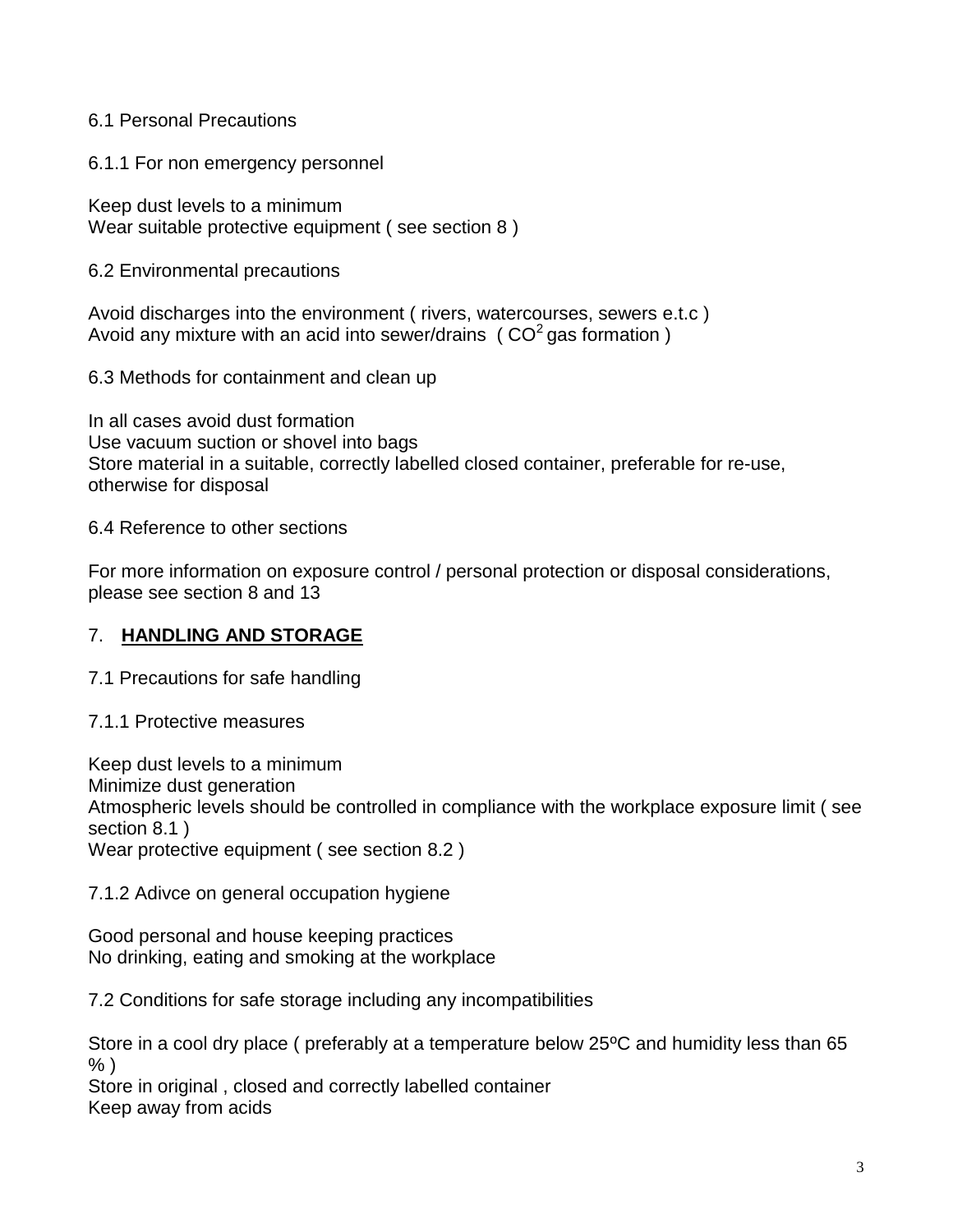## 8. **EXPOSURE CONTROLS/PERSONAL PROTECTION**

### 8.1 Control parameters

8.1.1 Occupational exposure limits

Not listed by the H&SE ( Guidance Note EH40 ) or ACGIH. However for good hygiene the inert dust Workplace Exposure Limits ( WEL ) should be adopted

Occupational Exposure Standards:

- 
- 

1. Total dust Less than 10 mg per cubic metre 8h TWA 2. Respirable dust **Less than 4 mg per cubic metre 8h TWA** 

## 8.1.2 DNEL's / PNEC

DNEL Long term - after assessment of the physicochemical, toxicokinetic and physiological role of sodium bicarbonate, a DNEL long term derivation is considered unnecessary DNEL Acute - sodium bicarbonate is considered to be of no toxicological concern, in acute studies no local irritation was noted. A DNEL Acute derivation is considered unnecessary PNEC - the lowest L(E)C 50 value is > 100 mg/l (48-h EC50 with *Daphnia magna* is 3,100 mg/l ) and the lowest chronic value is > 0.1 mg/l (21-d NOEC with *Daphnia magna* is > 576 mg/l ) . Therefore sodium bicarbonate is not classified according to the EU Directive 67/548/EEC or EU Classification, Regulation, Labelling and Packaging of Substances and Mixtures (CLP) Regulation (EC) No. 1272/2008

### 8.2 Exposure Controls

### 8.2.1. Appropriate engineering controls

If user operations generate dust, use process enclosures, local exhaust ventilation, or other engineering controls to maintain airborne dust levels below recommended exposure limits

### 8.2.2 Personal Protection

### 8.2.2.1 Eye / face protection

In case of contact with eye, wear eye / face protection rated to protect eyes against dust (EN166) e.g safety eye shields with dust protection, goggles or face visor

### 8.2.2.2 Hand protection

Wear suitable protective gloves for frequent or prolonged contact

### 8.2.2.3 Skin/body protection

No special protective equipment required

### 8.2.2.4 Respiratory Protection

In the case of high dust levels wear suitable respiratory protective equipment eg dust mask or respirator, that conform to national / international standards , EN143 Recommended filter type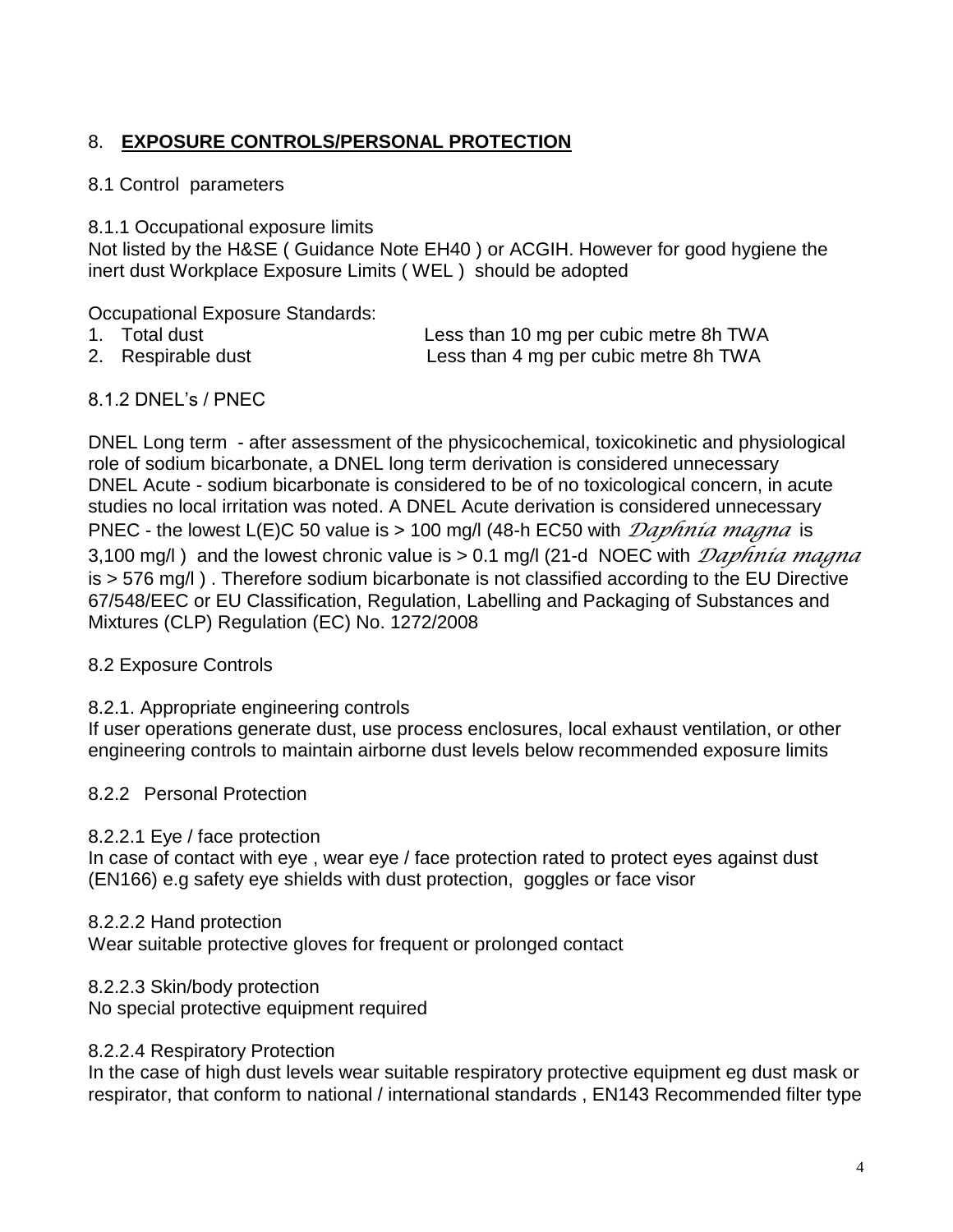P2. In the case of abrasive blasting operations in an open nozzle situation an air fed helmet should be used

8.2.3 Environmental exposure controls Contain any spillage Avoid discharges to the environment Dispose of any rinse water in accordance with local and national regulations

## 9. **PHYSICAL AND CHEMICAL PROPERTIES**

| <b>Physical state</b>        | White crystalline powder                                  |
|------------------------------|-----------------------------------------------------------|
| Odour                        | <b>None</b>                                               |
| Explosion Limits (%)         | <b>None</b>                                               |
| Flash point:                 | <b>None</b>                                               |
| Solubility in water (kg/m3)  | 93.4g/l $@$ 20 °C (study result EU method A.6)            |
| Density (relative)           | $2.21 - 2.23$ @ 20 °C                                     |
| pH                           | 8.4 (saturated solution, study result, EU Method A.6)     |
| <b>Melting Point</b>         | decomposes above 50 °C                                    |
| Flammability                 | non flammable                                             |
| Vapour pressure              | not applicable                                            |
| Vapour density               | not applicable                                            |
| <b>Partition coefficient</b> | not applicable                                            |
|                              | Decomposition temperature starts to decompose above 50 °C |
| <b>Viscosity</b>             | not applicable (solid)                                    |
| Oxidising properties         | non oxidising                                             |

## 10. **STABILITY AND REACTIVITY**

**Reactivity** Decomposes slowly on exposure to water Reacts with acids, evolving carbon dioxide

Chemical Stability Stable under recommended storage and handling conditions ( see section 7 )

Possibility of hazardous reactions None

Conditions to avoid Contacts with acids unless under controlled conditions Heating above 50 C – thermal decomposition commences Exposure to moisture

Incompatible materials Acids

Hazardous decomposition products None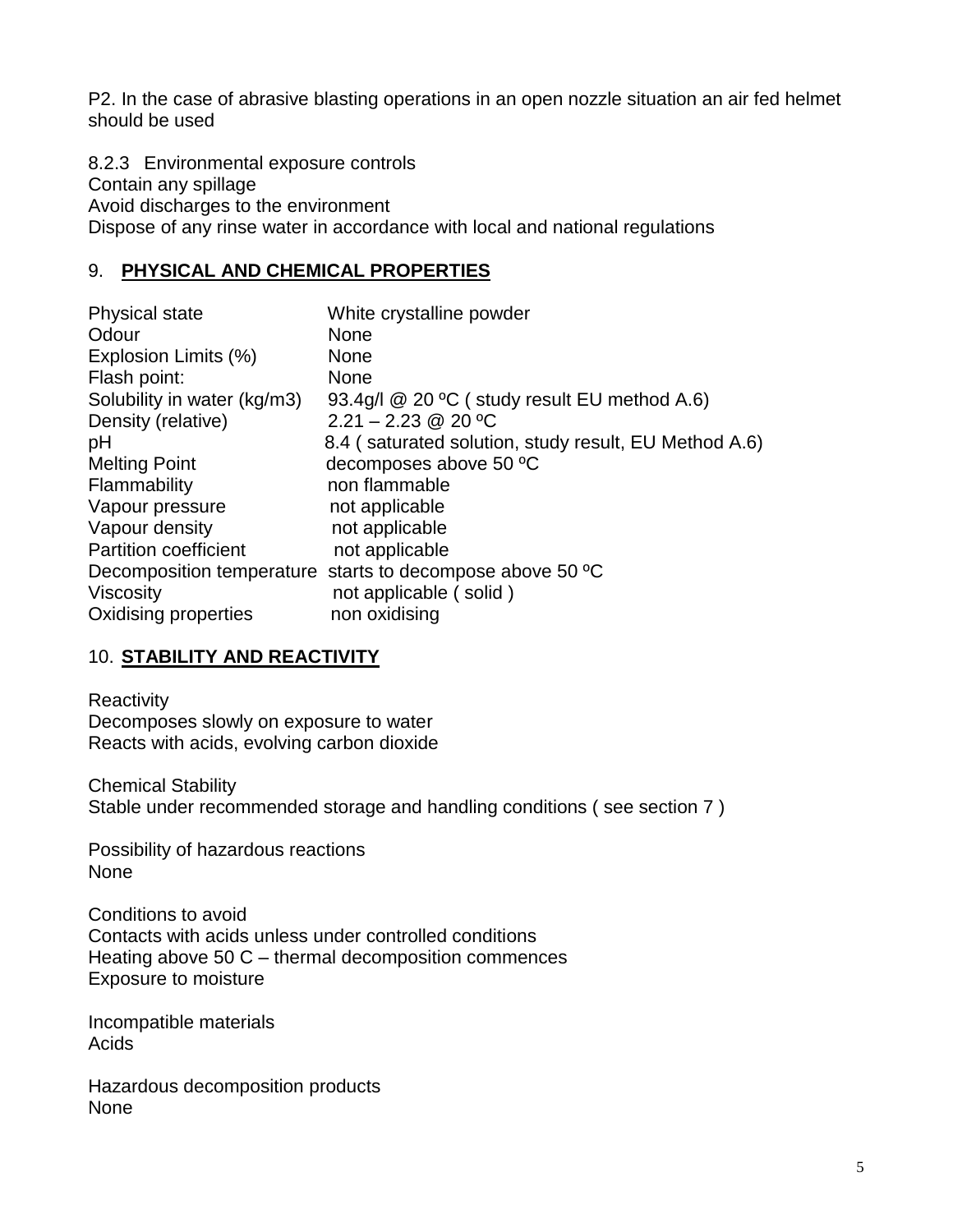## 11. **TOXICOLOGICAL INFORMATION**

#### 11.1 Information on toxicological effects

#### **In all sections bicarbonate of soda is not classified according to EU Directive 67/548/EEC and CLP Regulation (EC) No 1272/2008**

| (a) Acute Toxicity |                                   |
|--------------------|-----------------------------------|
| Oral LD50, rat     | : $>4000$ mg/kg                   |
| Inhalation rat     | : 4.74 mg/l (low toxic potential) |

(b) Skin Corrosion/ irritation Non irritant

(c) Serious eye damage /Irritation Non irritant

(d) Respiratory or skin sensitisation

 Considered not to have any sensitising properties based on the physiological properties of both its constituent ions and the lack of any reported issues

(e) Germ cell mutagenicity

 All test results have proven negative. Sodium bicarbonate is naturally present in cells and the structure does not indicate a genotoxic potential. Therefore sodium bicarbonate is Considered not to be genotoxic

(f) Carcinogenicity

No evidence of sodium bicarbonate having carcinogenic effects

(g) Reproductive Toxicity

 No data on reproduction toxicity available. However, based on the normal physiological role of sodium and bicarbonate ions, no toxicity on mammalian or human reproduction is expected.

#### 12. **ECOLOGICAL INFORMATION**

#### 12.1 Toxicity

 Fish , Lepomis macrochirus : 96hr-Lcso,7100mg/l Fish, Lepomis macrochirus : 96hr-NOEC,5200mg/l Invertebrates, Daphnia magna : 48hr-Lcso,4100 mg/l Invertebrates, Daphnia magna : 48hr-NOEC 3,100 mg/l Invertebrates, Daphnia magna : 21 day-NOEC >576 mg/l

- 
- 
- 
- 

#### 12.2 Persistence and degradeability

| In water    | : Not applicable ( quickly dissociates ) |
|-------------|------------------------------------------|
| In soil     | : Not applicable (Inorganic substance)   |
| In sediment | : Not applicable (Inorganic substance)   |

12.3 Biocummulative potential

: Not applicable ( Inorganic substance )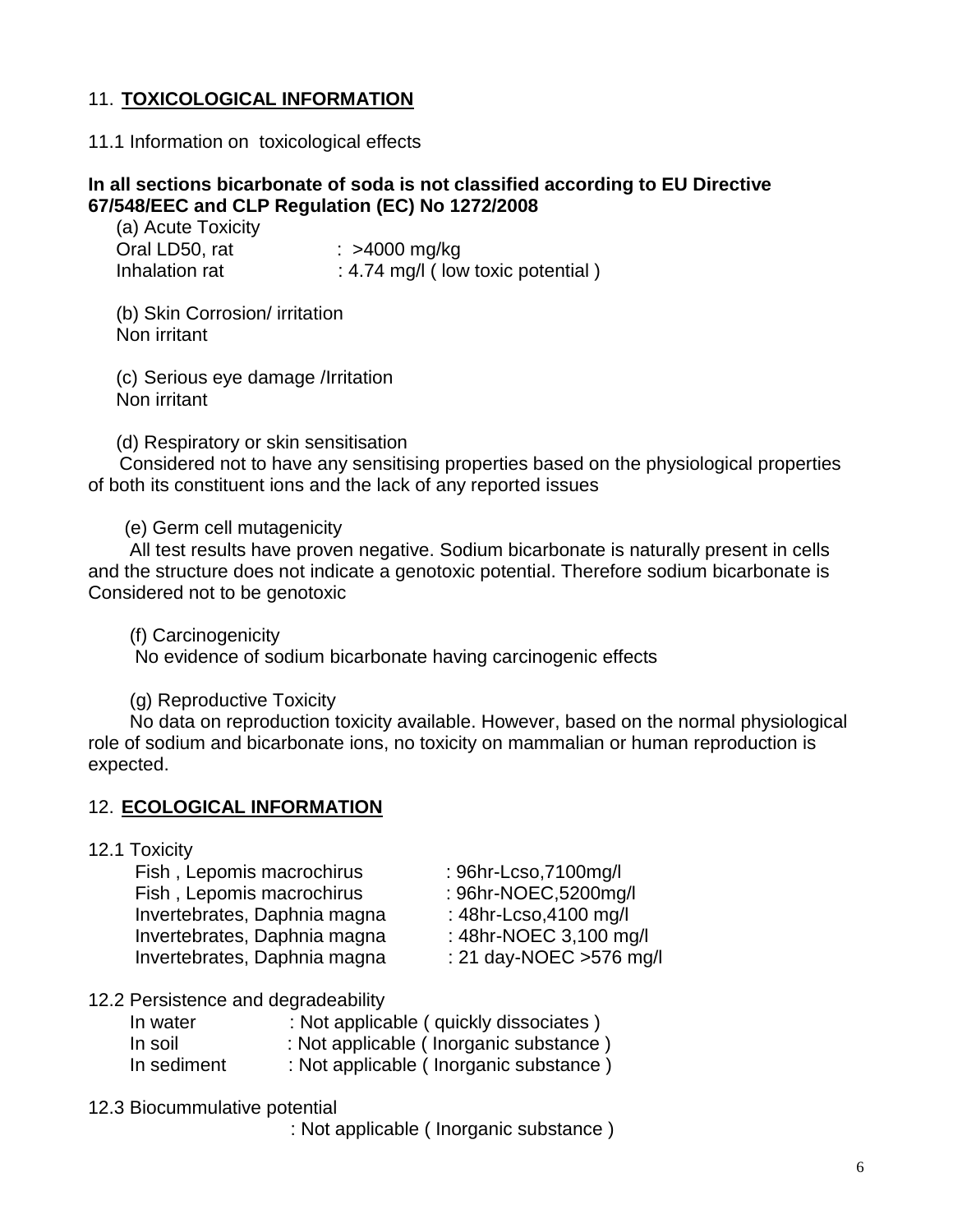12.4 Mobility in Soil

 : Not applicable ( partition coefficient measurement not required, inorganic substance )

12.5 PBT and vPvB assessment

 : According to Annex XIII of Reach Regulation, inorganic substances do not require assessment

12.6 Other adverse effects

: No other adverse effects are identified

## 13. **DISPOSAL CONSIDERATIONS**

Waste treatment methods

If recycling spilled product is not practicable, dispose of in compliance with local or national regulations

Dissolve in water and neutralise with an acid under controlled conditions Do not dispose of directly with acids

Packaging

Where possible, recycling is preferred to disposal or incineration

Clean container with water, dispose of rinse water in accordance with local or national regulations

Must be incinerated in a registered incineration plant with permit from the local authorities

## 14. **TRANSPORT INFORMATION**

| <b>UN Number</b>        | Not regulated  |
|-------------------------|----------------|
| UN proper shipping name | Not regulated  |
| ADR/RID (Land)          | Not restricted |
| IMO / IMDG (Sea)        | Not regulated  |
| ICAO-TI/IATA-DGR (Air)  | Not regulated  |
| AND (Inland waterway)   | Not regulated  |

## 15. **REGULATORY INFORMATION**

| 15.1 Safety, health and environment regulations |                         |
|-------------------------------------------------|-------------------------|
| <b>Water Hazard Class</b>                       | : WGK1, VwVwS (Germany) |
| <b>TSCA Inventory</b>                           | :Listed                 |

15.2 Chemical Safety Assessment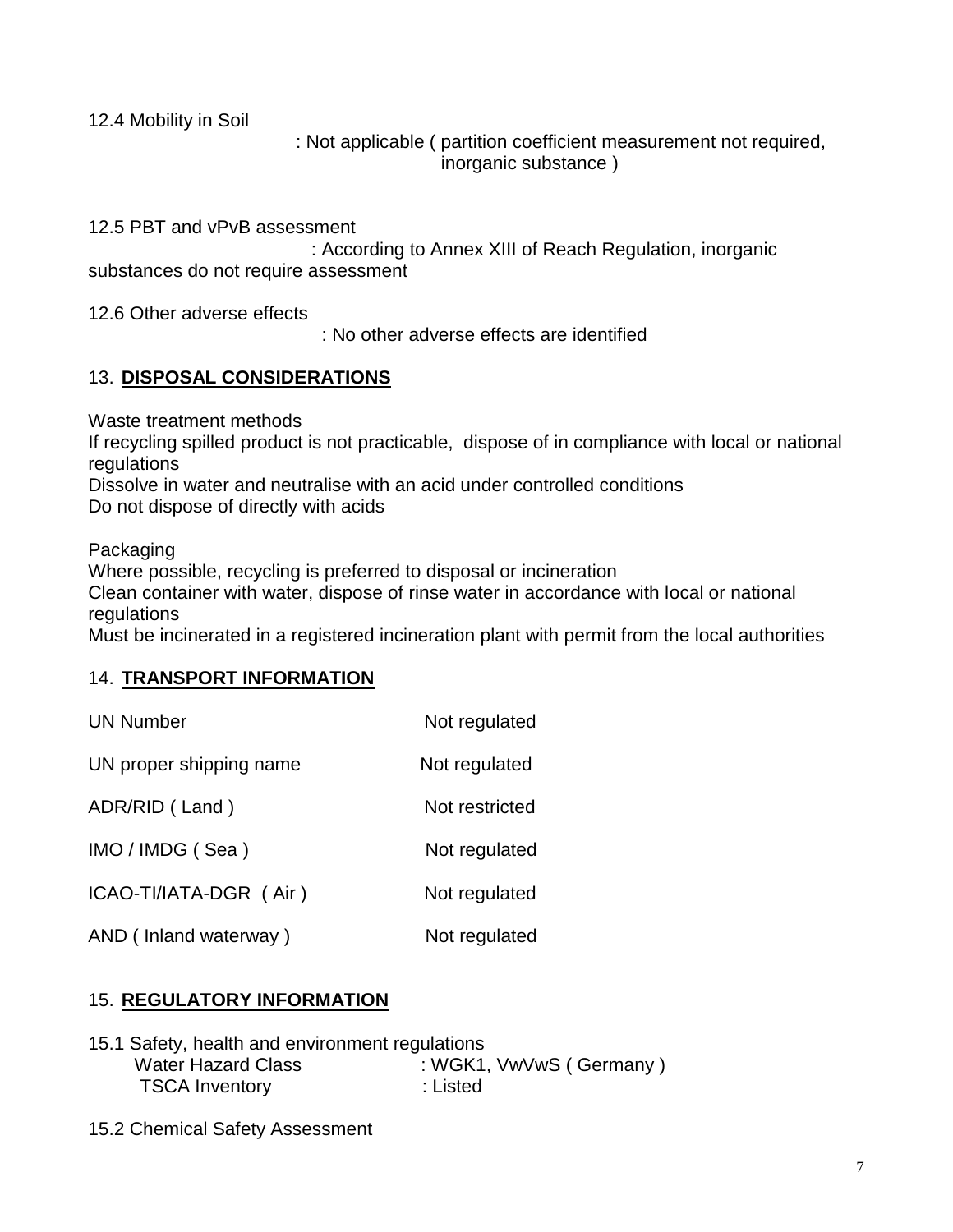A chemical Safety Assessment Report (CSA/CSR) has been undertaken on sodium bicarbonate

## 16. **OTHER INFORMATION**

| 16.1 Abbreviations and acronyms |                                                                          |
|---------------------------------|--------------------------------------------------------------------------|
| WEL                             | ; Workplace exposure limit                                               |
| <b>ACGIH</b>                    | ; American Conference of Industrial Hygiene                              |
| <b>TWA</b>                      | : Time weighted average                                                  |
| <b>DNEL</b>                     | ; Derived no effect level                                                |
| <b>NOEC</b>                     | : No Observed Effect Concentration                                       |
| <b>PBT</b>                      | : Persistent, Bioaccumulative, Toxic                                     |
| vPvB                            | ; very Persistent very Bioaccumulative                                   |
| <b>PNEC</b>                     | : Predicted No Effect Concentration                                      |
| <b>ADR</b>                      | : European Agreement concerning the International carriage of Dangerous  |
| Goods By Road                   |                                                                          |
| <b>RID</b>                      | : International Rule for Transport of Dangerous Substances by Rail       |
| <b>ADN</b>                      | : European Agreement concerning the International Carriage of Dangerous  |
| Goods by inland waterway        |                                                                          |
| <b>IMO/IMDG</b>                 | : International Maritime Organization / International Maritime dangerous |
| Goods Code                      |                                                                          |
| <b>ICAO/ IATA</b>               | : International Civil Aviation Organization/ International Air Transport |
| Association                     |                                                                          |
| <b>OECD</b>                     | : Organisation for Economic Co-operation and Development                 |
| <b>SIDS</b>                     | ; Screening Information Data Set                                         |

16.2 Key literature references and sources of data

 Data is taken from the Chemical Safety Report (CSR) and /or OECD SIDS report for sodium bicarbonate.

16.3 Further information

16.3.1 The substance covered in this document does not legally require a Safety Data Sheet ( SDS )

16.3.2 The above information describes exclusively the safety requirements of the product and is based on our present-day knowledge. The information is intended to give you advice about the safe handling of the product named in this safety data sheet, for storage, processing, transport and disposal. The information cannot be transferred to other products. In the case of mixing the product with other products or in the case of processing, the information on this safety data sheet is not necessarily valid.

To our best present knowledge the information given is correct and complete as of the date of this document and is given in good faith but without warranty, either expressed or implied, nor do we accept any liability in relation to this information or its use. This version of the SDS supersedes all previous versions